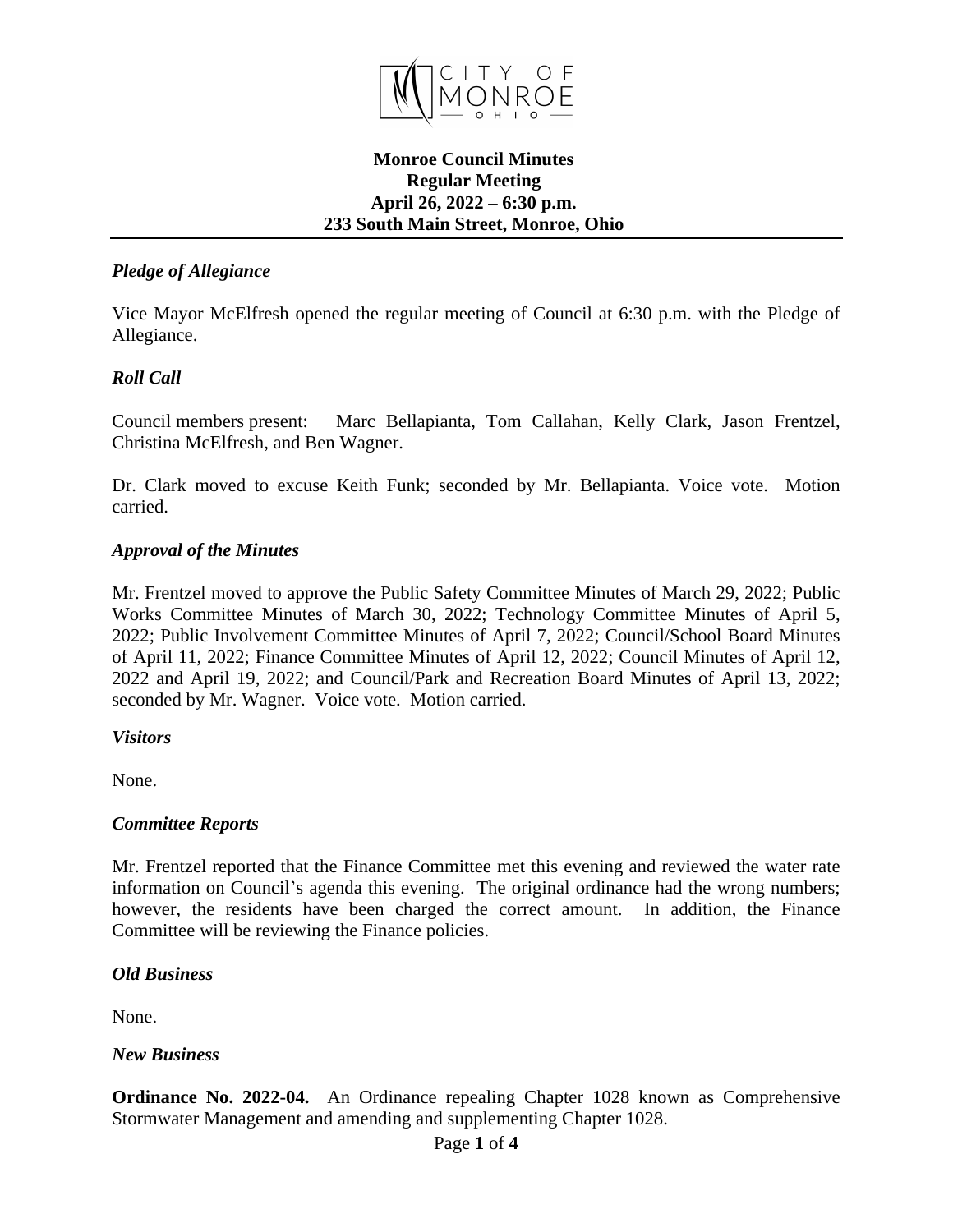

Mr. Brock advised the revised ordinance is a requirement of the Environmental Protection Agency (EPA). He further advised there will be changes to the legislation by the second reading, including but not limited to, the penalties.

Mr. Frentzel moved to consider this the first reading of Ordinance No. 2022-04 and have it read by title only; seconded by Mr. Bellapianta. Voice vote. Motion carried.

The Clerk of Council read Ordinance No. 2022-04 by title only.

Mr. Frentzel moved to approve the first reading of Ordinance No. 2022-04; seconded by Dr. Clark. Roll call vote: six ayes. Motion carried.

**Ordinance No. 2022-05**. An Ordinance amending Section 1 of Ordinance No. 2021-52 to reflect the correct rates as set forth in the September 14, 2021 Water Rate Study.

Mr. Brock reported these are the corrections to the water rates to align with what was intended in the Water Rate Study. Mr. Frentzel asked if there are any concerns with the charges not matching what was been charged.

Law Director Callahan advised that the dates in both ordinances have the same effective dates and there should not be a problem.

Mr. Frentzel moved to consider this the first reading of Ordinance No. 2022-05 and have it read by title only; seconded by Mr. Bellapianta. Voice vote. Motion carried.

The Clerk of Council read Ordinance No. 2022-05 by title only.

Mr. Frentzel moved to approve the first reading of Ordinance No. 2022-05; seconded by Mr. Bellapianta. Roll call vote: six ayes. Motion carried.

#### **Executive Session**.

Mr. Frentzel moved to adjourn into executive session to discuss the employment of a public employee and reviewing bargaining sessions with public employees concerning their compensation or other terms and conditions of their employment; seconded by Mr. Wagner. Roll call vote: six ayes. Motion carried.

Council adjourned into executive session at 6:45 p.m..

Mr. Frentzel moved to reconvene into regular session; seconded by Mr. Bellapianta. Voice vote. Motion carried.

Council reconvened into regular session at 8:48 p.m.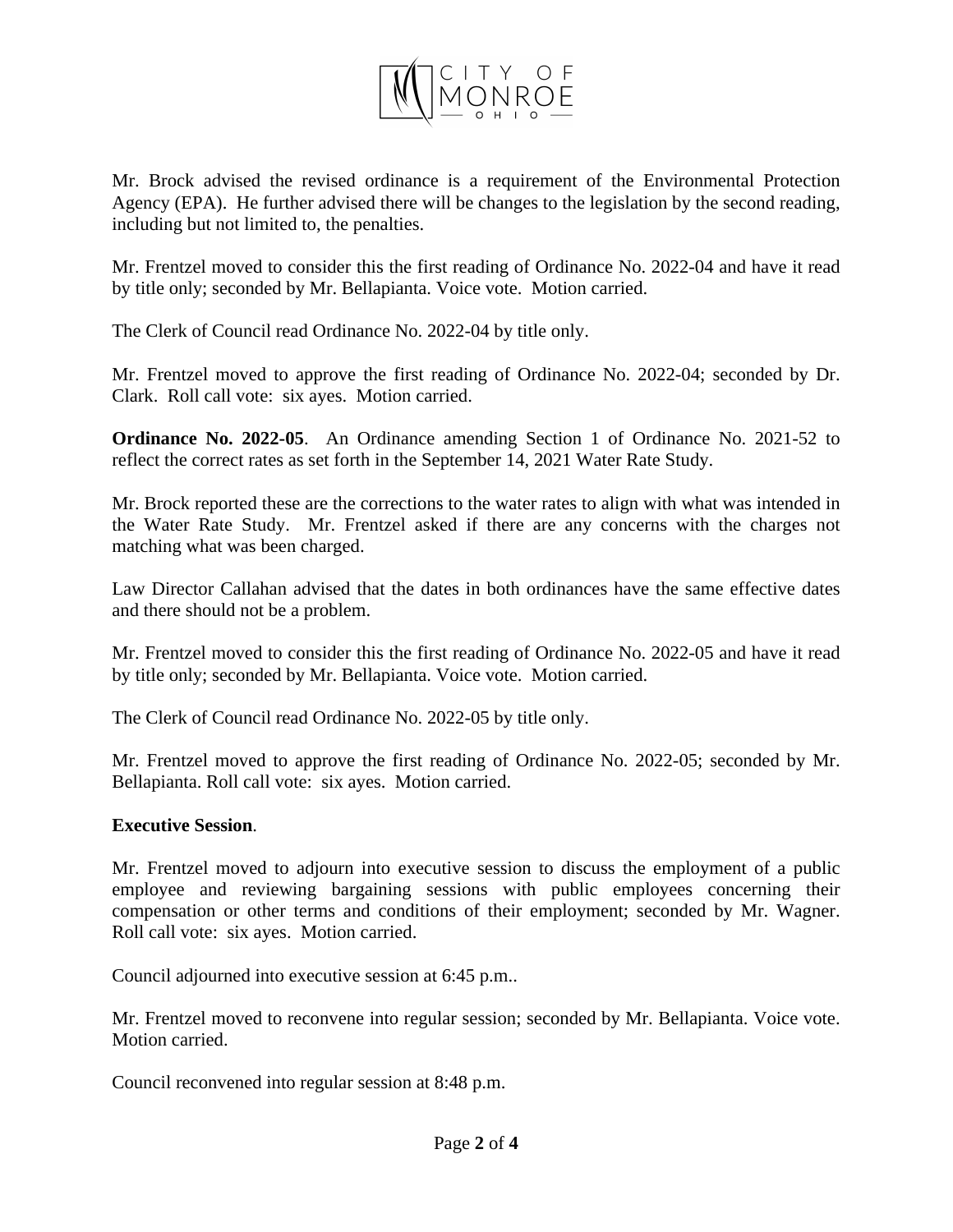

**Emergency Resolution No. 18-2022.** A Resolution authorizing the City Manager to enter into an agreement by and between the City of Monroe and Local Gov Consultants, LLC for financial administrative services and declaring an emergency.

Mr. Brock advised this allows for an interim Finance Director.

Mr. Frentzel moved to suspend the rule requiring the reading of Emergency Resolution No. 18- 2022 on two separate days, authorize its adoption on the first reading, and have it read by title only; seconded by Dr. Clark. Voice vote. Motion carried.

The Clerk of Council read Emergency Resolution No. 18-2022 by title only.

Mr. Frentzel moved to adopt Emergency Resolution No. 18-2022; seconded by Mr. Bellapianta. Roll call vote: six ayes. Motion carried.

**Resolution No. 19-2022**. A Resolution authorizing the City Manager to enter into a Memorandum of Understanding by and between the City of Monroe, Liberty Township, and West Chester Township for use of a Traffic Incident Management Safety Unit.

Chief Centers stated this is a collaborative agreement between the City of Monroe, Liberty Township, and West Chester for a blocking vehicle for high traffic areas.

Mr. Frentzel asked if it was first come, first serve and how it is dispatched. Chief Centers replied that it is first come, first serve and it is a response protocol for each jurisdiction for determination what roadways they would utilize this.

Mr. Bellapianta noted it was not in the budget and asked if it is possible to move into next year's budget or if it is needed now. Chief Centers explained the \$12,000 is what is needed upfront and the ongoing expenses estimated at \$2,500 per year will be next year.

In response to Mr. Wagner's inquiry, Chief Centers advised the vehicle will be stored at Liberty Township.

Mr. Frentzel moved to consider this the first reading of Resolution No. 19-2022 and have it read by title only; seconded by Mr. Bellapianta. Voice vote. Motion carried.

The Clerk of Council read Resolution No. 19-2022 by title only.

Mr. Frentzel moved to approve the first reading of Resolution No. 19-2022; seconded by Mr. Bellapianta. Roll call vote: six ayes. Motion carried.

**Consideration of Motion** establishing the Succession Planning Committee of Council.

Mr. Frentzel suggested that no action be taken at this time until Mayor Funk returns.